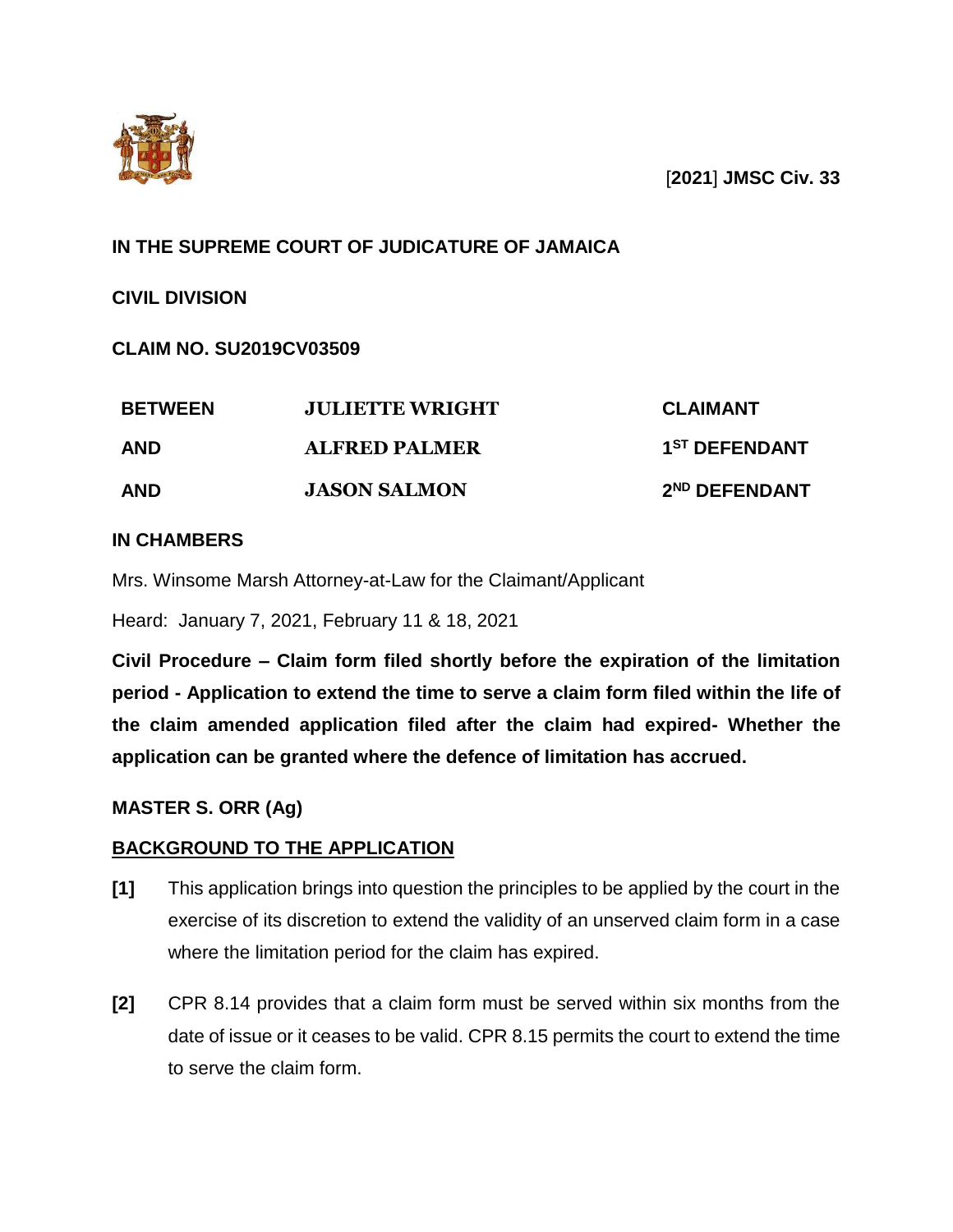- **[3]** CPR 8.15 (3) and (4) are specific. An applicant must apply to extend the period to serve the claim form before the claim expires or before any extension given by the court expires. The court can make an order for the extension of the validity of the claim form only where the claimant is able to satisfy the court that all reasonable steps have been made to trace the Defendant and all reasonable steps have been taken to serve the claim form, without success. There is also provision for some other special reason for extending the claim form.
- **[4]** Juliette Wright's claim is for damages for negligence arising from a motor vehicle accident on December 3, 2013. She was a passenger in the 1<sup>st</sup> Defendant's public passenger motor vehicle driven by the 2<sup>nd</sup> Defendant.
- **[5]** Her claim was filed on August 29, 2019 shortly before limitation expired on December 2, 2019. Her application to extend the time to serve the claim form was filed on February 25, 2020 during the life of the claim. This application sought an order *"That the validity of the claim be extended for a period of six months from the date hereof."*
- **[6]** An amended application was filed on August 3, 2020, after the claim had expired and also after the limitation period had expired. This amended application sought an order that *"The validity of the claim form be extended for a period of six months from February 28, 2020 and further extended for a further period of six months from August 28, 2020."*
- **[7]** In her submissions counsel explained that the amended application was made to ensure that at the hearing of the application, the court would grant the order to take effect at time before the original claim form expired and, secondly, to seek a further extension as the extension initially sought would in all likelihood have expired before the application was heard.
- **[8]** Both orders sought a further order for substituted service on the 1<sup>st</sup> Defendant by way of service on his insurer.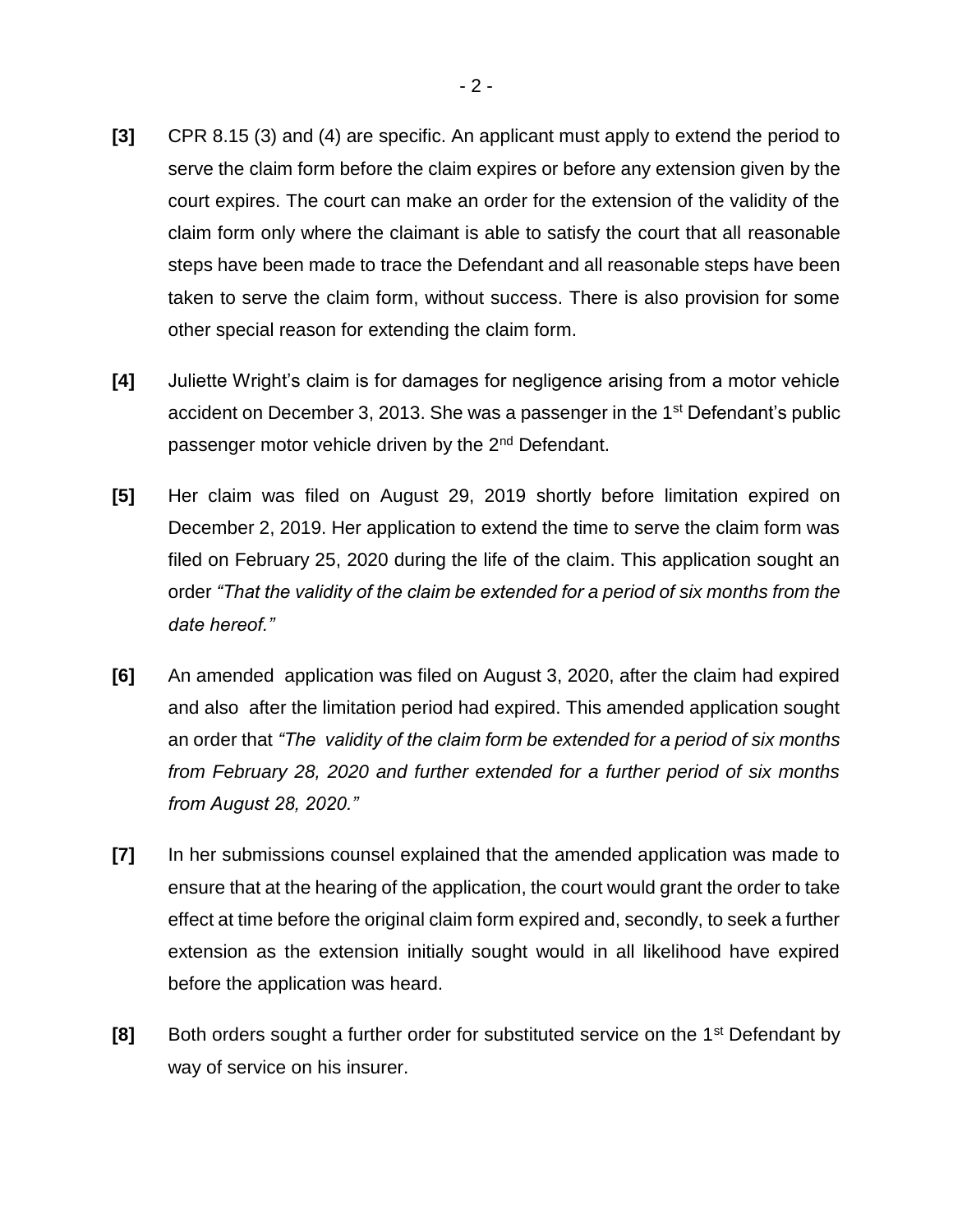- **[9]** The application was supported by an affidavit from counsel and also an affidavit from the Bailiff for the parish St. Mary. He outlined that he made five visits to the 1<sup>st</sup> Defendant's home in September and October 2019 and January 2020. He further stated that on each occasion no one was present. On one such visit, he spoke with the 1<sup>st</sup> Defendant's neighbour who is also his cousin and he learnt that the  $1<sup>st</sup>$  Defendant was overseas. He went on to say that he has known the  $1<sup>st</sup>$ Defendant for 10 years and therefore wished to make a further attempt to serve him with the claim.
- **[10]** The amended application was heard on January 7, 2021 at which time both the claim and the limitation period would have expired. In the circumstances I asked counsel to consider whether the application was affected by the Limitation of Actions Act.

#### **THE SUBMISSIONS**

- **[11]** Mrs. Marsh was of the view that the act did not in any way affect the application and pointed out that another Master had granted an order on a similar application. Notwithstanding, I invited her to provide me with any authorities on the effect of the limitation period on applications to extend the time to serve the claim/to extend the validity of a claim after the limitation period had expired.
- **[12]** The application was therefore adjourned to February 11, 2021 but unfortunately I did not receive Mrs. Marsh's submissions until shortly before the application was to be heard and it was therefore further adjourned to February 18, 2021.
- **[13]** Mrs. Marsh filed submissions wherein she relied on *Glasford Perrin v Donald Cover***,** SCCA 77/2017 (unreported) which she submitted permitted a Claimant to extend the time to serve the Defendant which had the effect of extending a claim form when at the time the order was made the limitation period had already expired.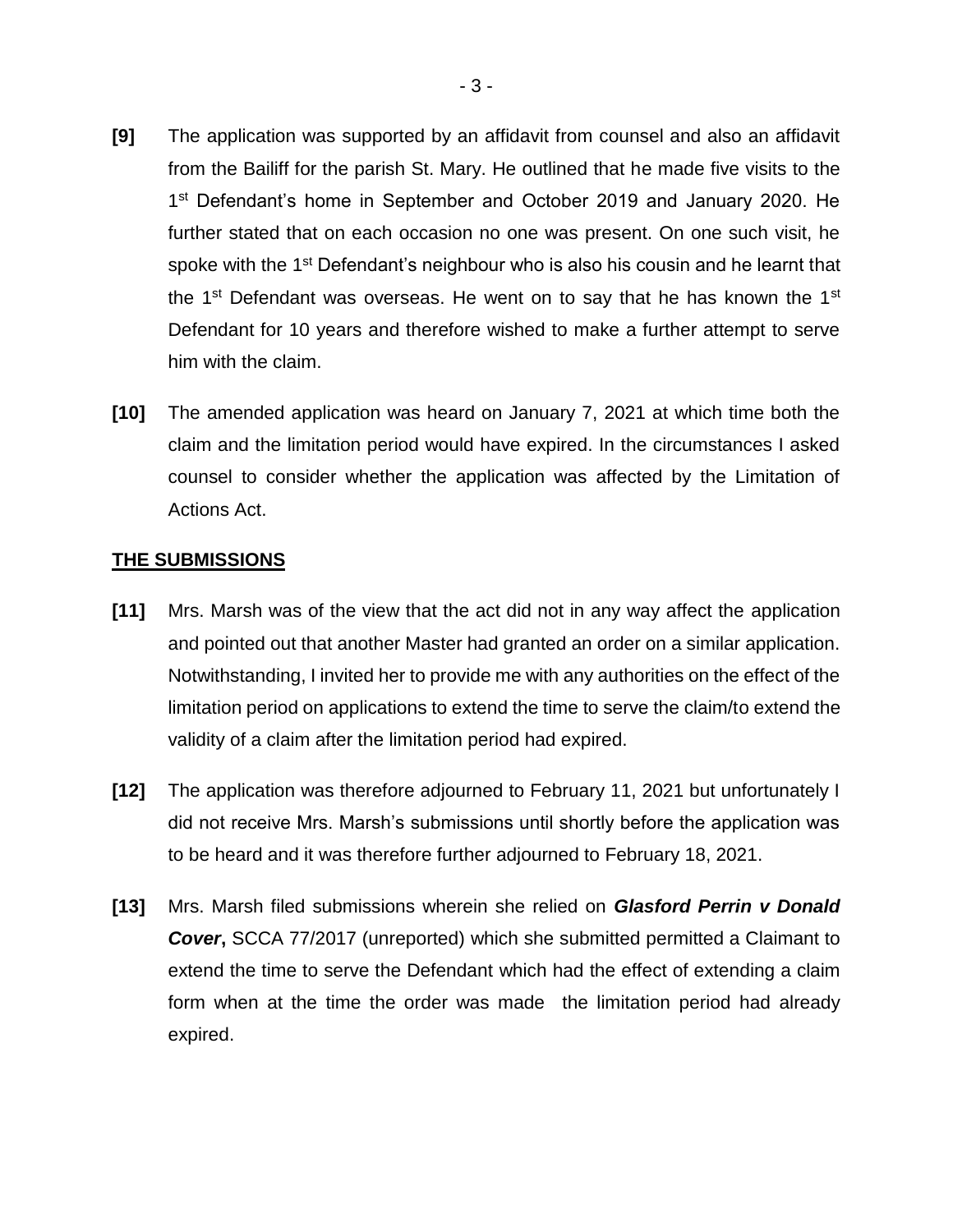- **[14]** Counsel also submitted that the unanimous decision of that court is binding on the issue as to whether the court could extend the validity of the claim beyond the limitation period once the Applicant had satisfied the requirements of CPR8.15
- **[15]** Of particular importance to this case she said was the fact that Pusey, JA (Ag) as he then was at paragraphs [9] and [10] of his judgment highlighted that :

*"… there was no dispute that the claim form was valid at the time of the application since it was made "during the currency of the claim". Further, that the application could properly be heard after the 12 month's lifetime of the claim form had expired, once it had been made before the expiration of the claim form."*

*"The learned Judge (Lindo, J (Ag)) was of the view that to allow the respondent to benefit from a statute of limitations defence in these circumstances did not advance the overriding objective of the Civil Procedure Rules 2002"*

**[16]** She said to make the point clear beyond peradventure, Pusey, JA (Ag) found that the submission that the Defendant would be prejudiced and deprived of the benefit of the statutory defence, where the Claimant had filed the claim shortly before the limitation period expired and failed to act carefully in proceeding with his claim, did not find favour with either courts.

### **ANALYSIS**

- **[17]** The short facts of that case are that in this court the Claimant commenced a claim for damages for negligence on June 12, 2014. Limitation expired on June 30, 2014, the circumstances giving rise to the cause of action having arose on July 1, 2008.
- **[18]** At that time a claim form had a life of twelve months and thus the time to serve the claim form would have expired on June 11, 2015. The Claimant's ex-parte application to extend the time to serve the claim form was filed on June 3, 2015.
- **[19]** Lindo, J (Ag) as she then was heard the application on July 13, 2015 and made an order extending the validity of the claim for six months from the date that the application was heard. She also made orders for the claim to be served by way of substituted service/an alternative method of service.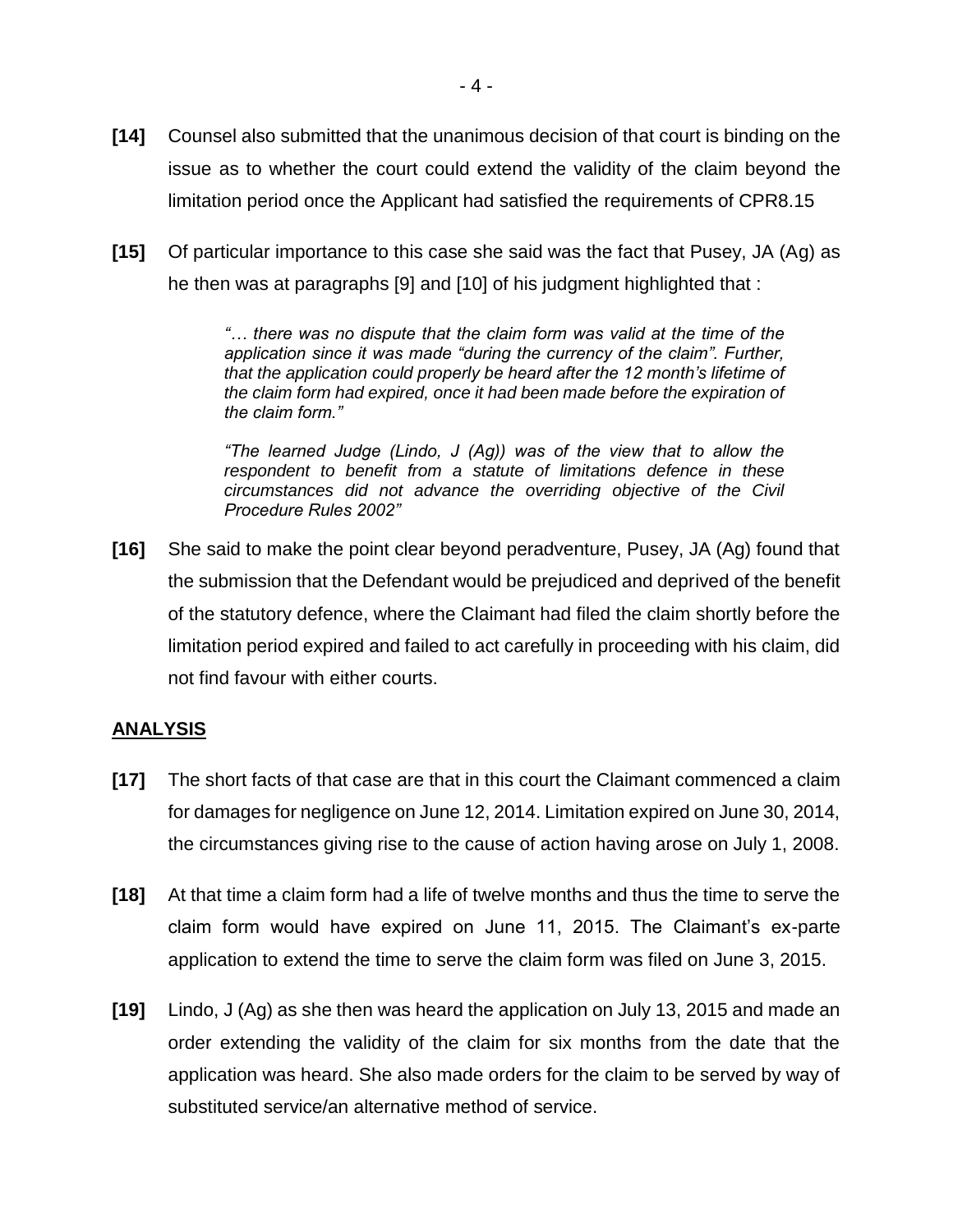- **[20]** There was therefore an unexplained gap between June 11, 2015 when the claim expired and July 13, 2015 the effective date of the renewal.
- **[21]** The Defendant took issue with this gap and after being served with the claim form, he filed a conditional Acknowledgment of Service to challenge the jurisdiction of the court. He subsequently filed a notice of application seeking several declarations. Lindo, J (Ag) who heard the application outlined the orders sought at paragraph [4] of her judgment:
	- *(i) A declaration that the claim form having expired on June 12, 2015 and not having been extended/renewed by an order taking effect on or before June 12, 2015, the court had no jurisdiction to hear the claim,*
	- *(ii) That the order of the Supreme Court on July 13, 2015 be set aside as being void and of no effect as it is purported to take effect when the claim form has already expired and that the claim form filed on June 12, 2014 stand struck out as its twelve month lifetime expired on June 12, 2015 and was not renewed on or prior to that date*
- **[22]** At paragraph [5] she summarized the submissions by the parties as follows:

*"… the essence of the submissions by the applicant is that the express wording of the order made by the court on July 13, 205 could not validly*  extend the claim form which had already expired on June 12, 2015 while *the claimant is contending that the court made an order which validly extended the lifetime of the claim form"*

- **[23]** The issue of any effect of the Statute of Limitations on the claimant's application was dealt with briefly as a likely prejudice that the Defendant would endure where the application was to stand. There is no indication that the court was asked to consider any detailed submissions on this issue.
- **[24]** At the Court of Appeal the central issue for the court was the ability of a judge to correct an error in an order to give effect to the intention of the court. Indeed Pusey, JA (Ag) as he then was traced several decisions on this subject in his judgment. He addressed the issue of the effect of the limitation period in two short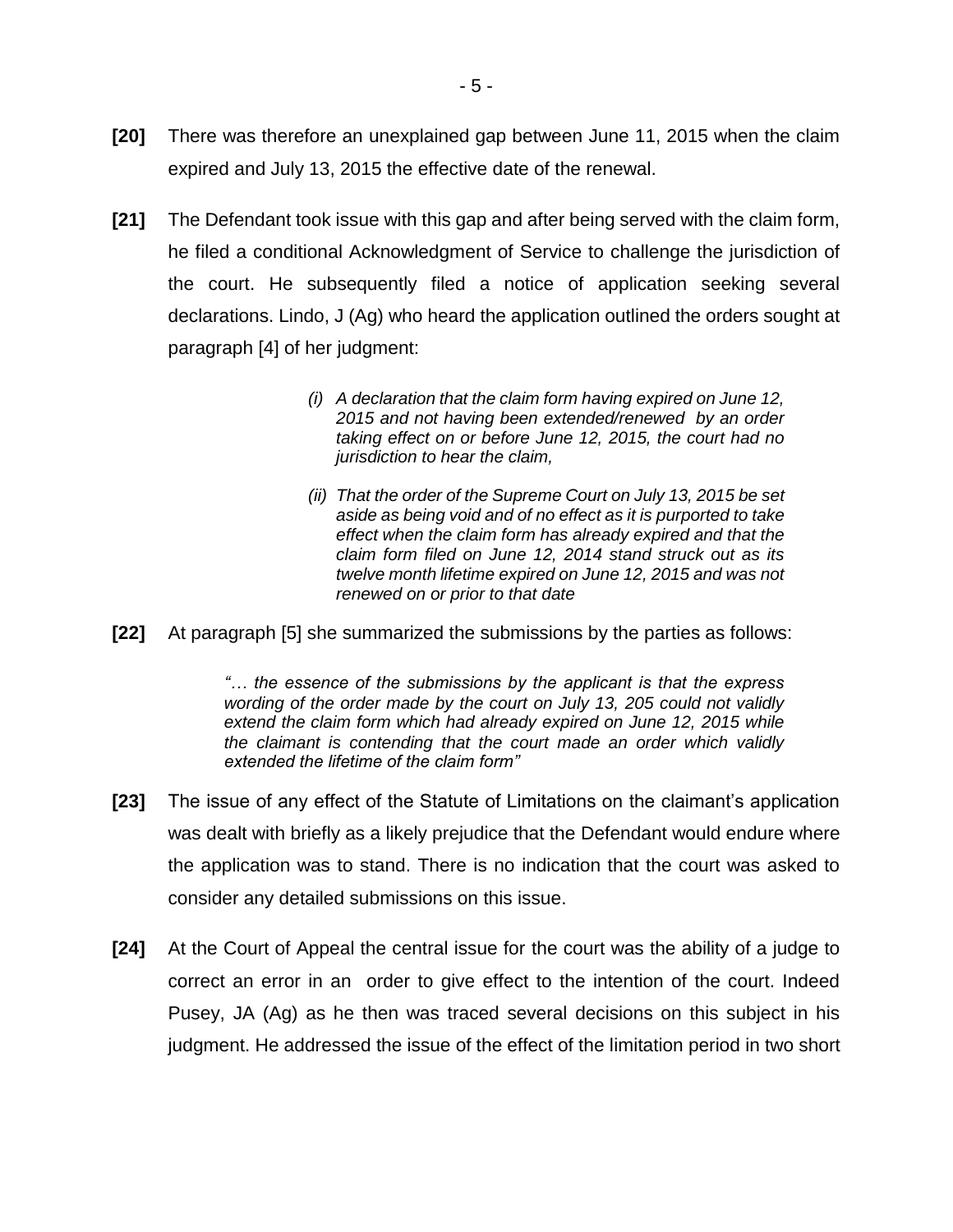paragraphs [49] and [50]. On this issue he simply stated that the Appellant's submissions on the statutory defence did not find favour in either court.

- **[25]** In his analysis, he did not consider the several cases which dealt with the issue of the court's power to renew a claim where at the time the order was to be made the claim itself had expired as also the limitation period for the claim, which is the issue before me.
- **[26]** I accept that I am bound by the decisions of the Court of Appeal, but I do not agree that the decision in *Glassford Perrin* **(supra)** can be used as an authority to enable a Claimant to extend the time to serve her claim form after both the claim form and the limitation period have expired. To do so would be to extend the limitation period using the provisions of the CPR particularly where our courts have rarely treated it as just to deprive a Defendant of a statutory defence.
- **[27]** If I am wrong in this regard, in *Tikal Limited & Wayne Chen v Everley Walker*  [2020] JMCA Civ 33 that court considered the effect of the Statute of Limitations on CPR 19.4 which makes provision for a party to be added after the end of a limitation period.
- **[28]** Morrison, P said that CPR 19.4 by its clear terms presupposed an existing power to add or substitute a party to an action already in train after the expiry of the relevant limitation period. He echoed the sentiments of Sykes, J (as he then was in *Peter Salmon v Master Blend Foods Limited* ( unreported) CL 1991/S 163 October 26, 2007,and Simmonds, J (as she then was ) in *Shawna Williams v Garry Gilzene*, (unreported) 2009 HCV5631 May 3, 2003 and the earlier decision by Edwards, J (as she then was) in *Shawn Baker v O'Brian.* [2002] JMSC Civ 72. He made the point that there is no provision which supports the judicial extension of limitation periods prescribed by legislation. In particular reference to CPR 19.4 he said at paragraph [24]:

*" It is jurisprudential commonplace that subsidiary legislation is entirely derivative of primary legislation and as such, cannot override it"*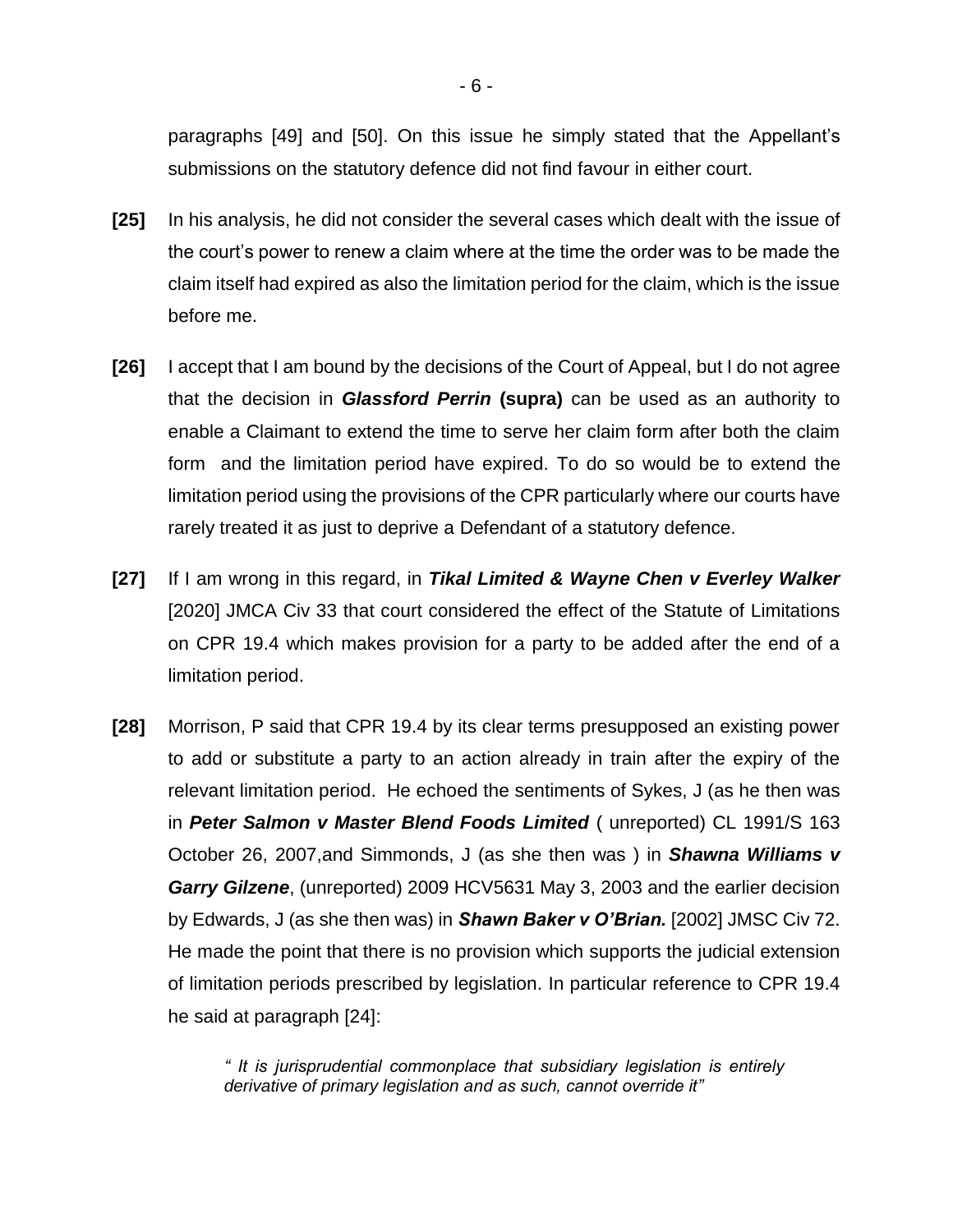- **[29]** I accept that I am bound by the decisions of the Court of Appeal, but I do not agree that the decision in *Glassford Perrin* **(supra)** can be used as an authority to enable a Claimant to extend the time to serve her claim form after both the claim form and the limitation period have expired. To do so would be to extend the limitation period using the provisions of the CPR particularly where our courts have rarely treated it as just to deprive a Defendant of a statutory defence.
- **[30]** If I am wrong in this regard, in *Tikal Limited & Wayne Chen v Everley Walker*  [2020] JMCA Civ 33 that court considered the effect of the Statute of Limitations on CPR 19.4 which makes provision for a party to be added after the end of a limitation period.
- **[31]** Morrison, P said that CPR 19.4 by its clear terms presupposed an existing power to add or substitute a party to an action already in train after the expiry of the relevant limitation period. He echoed the sentiments of Sykes, J ( as he then was in *Peter Salmon v Master Blend Foods Limited* ( unreported) CL 1991/S 163 October 26, 2007,and Simmonds, J ( as she then was ) in *Shawna Williams v Garry Gilzene*, (unreported) 2009 HCV5631 May 3, 2003 and the earlier decision by Edwards, J (as she then was) in *Shawn Baker v O'Brian.* [2002]JMSC Civ 72. He made the point that there is no provision which supports the judicial extension of limitation periods prescribed by legislation. In particular reference to CPR 19.4 he said at paragraph [24]:

*"It is jurisprudential commonplace that subsidiary legislation is entirely derivative of primary legislation and as such, cannot override it"*

**[32]** In *Battersby & Others v Anglo American Oil Company Limited* [1945] KB 23 the court considered the ability of the lower court to extend the validity of a writ where the application was made after the writ had expired. The Claimant relied on Or.64, r.7 (which permitted the court to extend time generally) as the authority for the court to extend the validity of the claim although the claim had already expired when the application was made.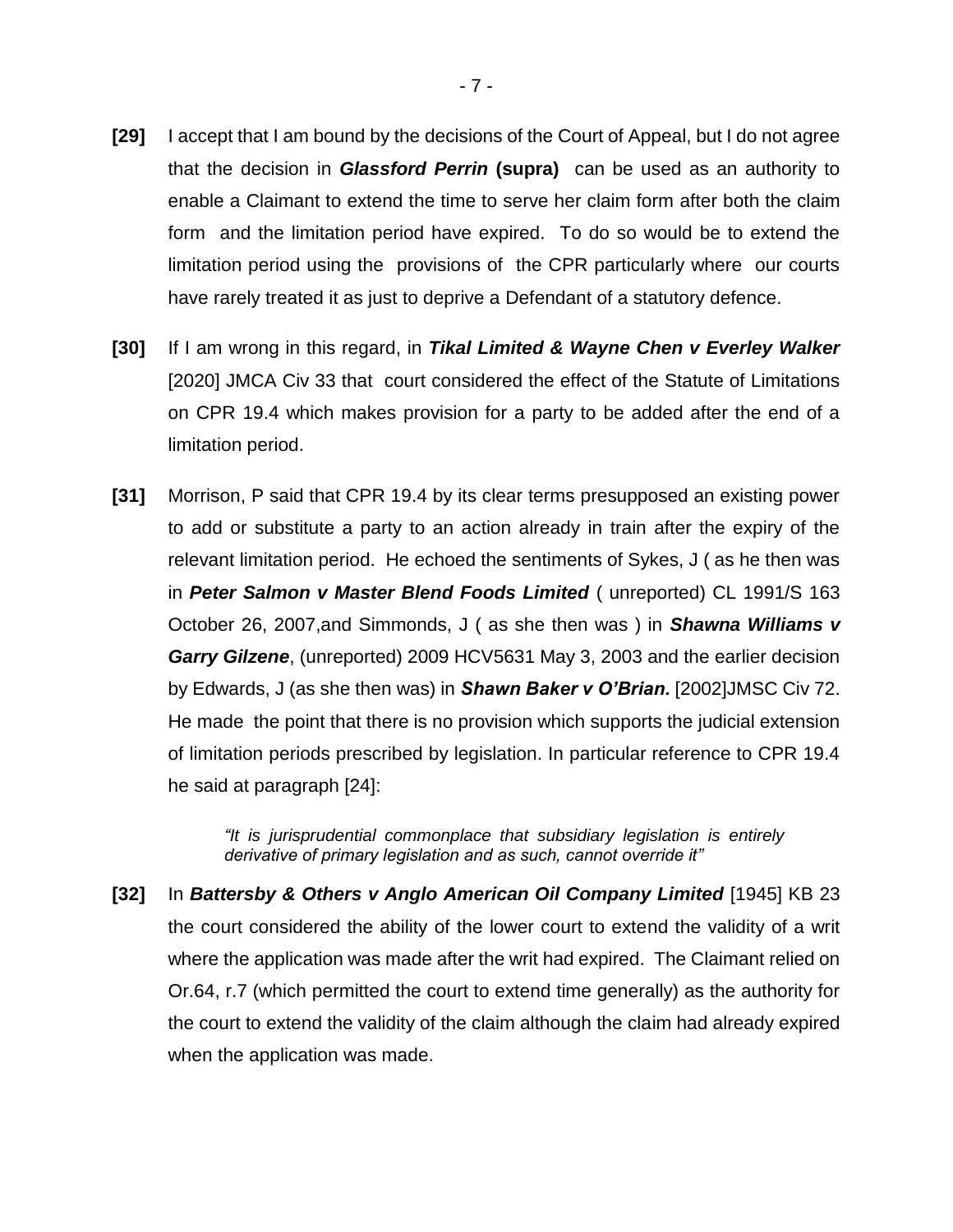- **[33]** Goddard, LJ gave a detailed judgment which traced several cases dealing with the court's power to extend the validity of a writ where the application was made after the claim had expired. He emphasized the fact that the court had always refused to allow a Claimant to defeat the defence provided by the Statute of Limitations.
- **[34]** Although the court in that instance was asked to consider an application where the applicant made his application after the writ had expired, he concluded by saying at page 32 that :

*"…even when an application for renewal of a writ is made within twelve months of the date of issue, the jurisdiction given by the rule ought to be exercised with caution. It is the duty of a plaintiff who issues a writ to serve it promptly, and renewal is certainly not to be granted as of course on an application which is necessarily made ex parte. In every case care should be taken to see that the renewal will not prejudice any right of defence then existing, and in any case it should only be granted where the court is satisfied that good reasons appear to excuse the delay in service as, indeed, is laid down in the order."*

- **[35]** In *Dr. C.W.Thompson v Administrator General for Jamaica (Administrator for Estate Carol Morrison, deceased)* (1990)27 JLR 175 the appellate court considered an order refusing an application to set aside an order renewing a writ after the limitation period under the Public Authorities Protection Act had expired, but before the writ itself expired.
- **[36]** In dismissing the appeal the court considered the court's decision in *Battersby*  (supra) but was of the view that Lord Goddard's decision established no principle applicable to the renewal of a writ where both the application and the order for renewal were effected during the currency of the writ. Campbell, J.A. said that:

*"True enough the observation of Lord Goddard in Battersby (supra) did refer to the need for the judge to exercise caution in exercising jurisdiction under the rule ( Order 8 r. 1) and that this applied, even when application was made within twelve months of the date of the issue of the writ. He correctly emphasized that:*

*"In every case care should be taken to see that the renewal will not prejudice any right of defence then existing."(emphasis his)*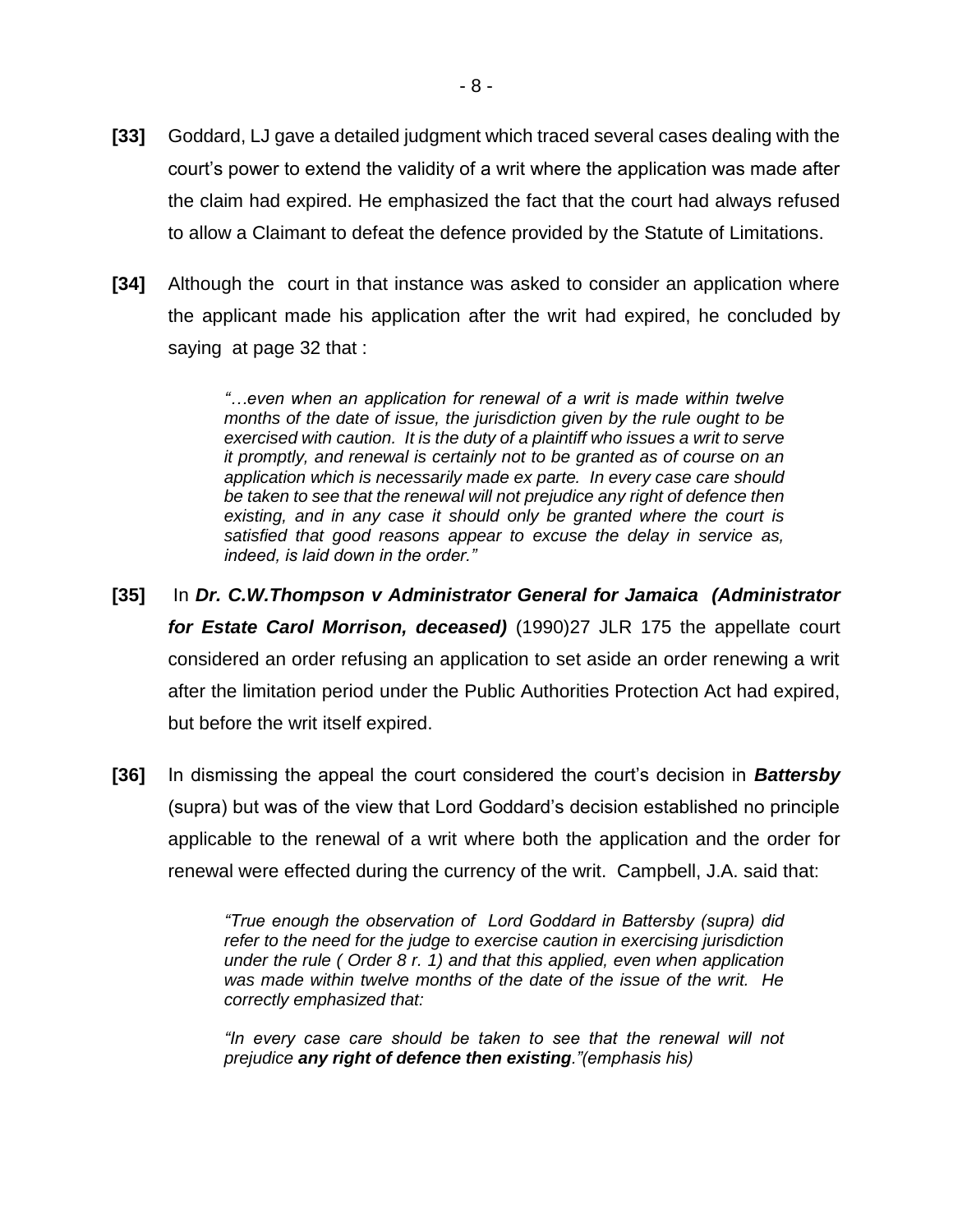*And he went on to say:*

*"… and in any case it should only be granted where the court is satisfied that good reasons appear to excuse the delay in service, as indeed, is laid down in the order." (Order 8 r.1) (emphasis his)*

- **[37]** Notwithstanding his decision not to follow the reasoning of the court in *Battersby*  (supra) on the basis that the court was asked to consider a case where the application was made after the claim had expired, Campbell, J.A nevertheless relied on Lord Brandon's decision in *Kleinwort Benson Limited v Barbrak Limited* [1987] 2 All ER 289 which is also a case where the application was made after the writ had expired.
- **[38]** Following Kleinwort (supra) he classified the cases in which on an application for extension of the validity of a writ (renewal of a writ), questions of limitation of action may arise, albeit the writ had been issued before the relevant period of limitation had expired.
- **[39]** He classified these cases as follows:
	- *" 1. Cases where the application for extension is made at a time when the writ is still valid and before the relevant period of limitation has expired.*
	- *2. Cases where the application for extension is made at a time when the writ is still valid but the relevant limitation period has expired.*
	- *3. Cases where the application for extension is made at a time when the writ has ceased to be valid and the relevant limitation period has expired."*
- **[40]** He went on the quote from Lord Brandon's judgment at p. 294 where he said:

*" In both category (1) cases and category (2) cases, it is still possible for the plaintiff (subject to any difficulties of service which there may be) to serve the writ before its validity expires, and, if he does so the defendant will not be able to rely on a defence of limitation. In category (2) cases but not category (1) cases it is also possible for the plaintiff before the original writ ceases to be valid to issue a fresh writ which will remain valid for a further 12 months. In neither category (1) cases nor category (2) cases therefore, can it be properly said that at the time when the application for extension of time is made, a defendant who has not been served has an accrued right of limitation. In category (3) cases, however, it is not possible*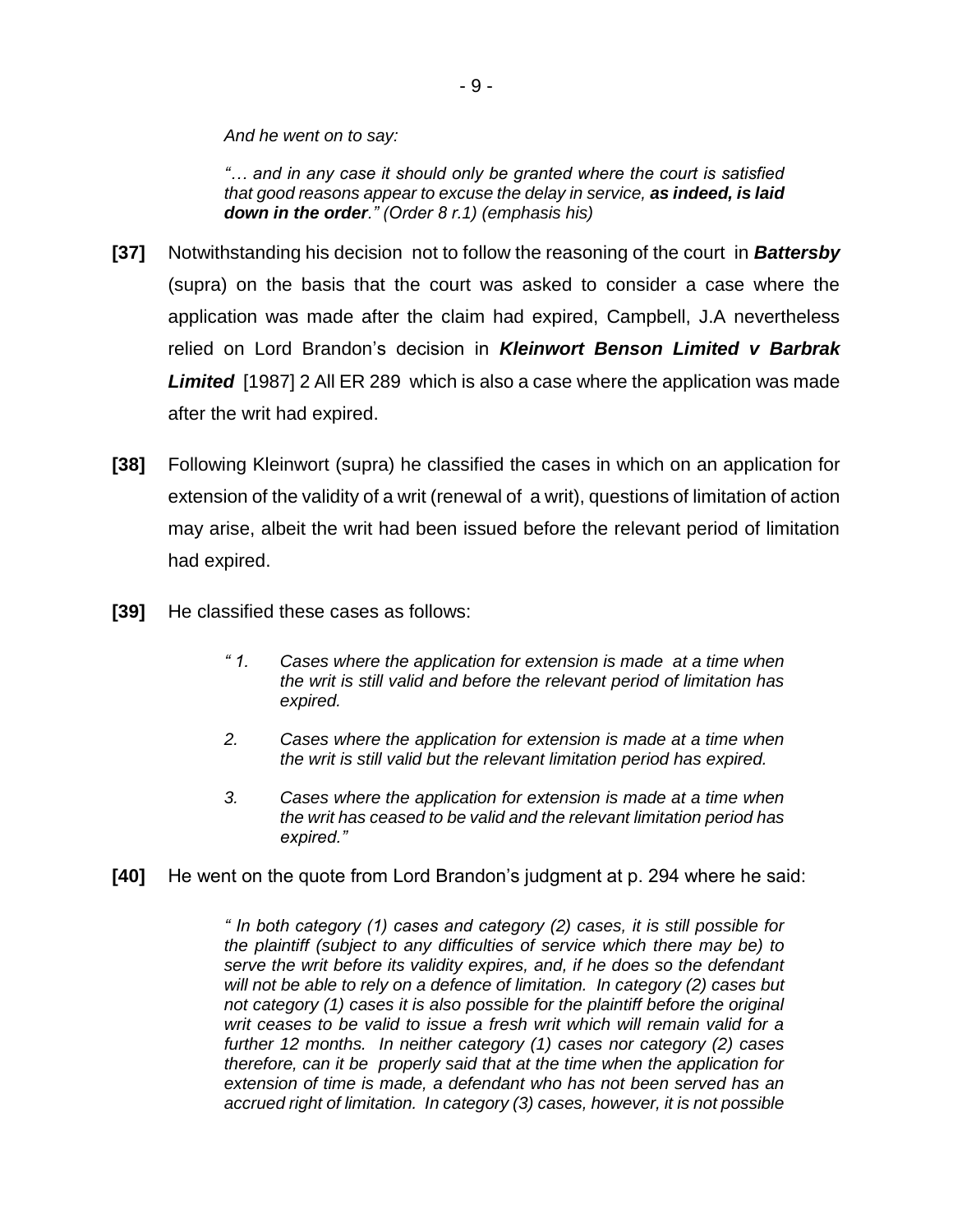for the plaintiff to serve the writ effectively unless its validity is first *retrospectively extended. In category (3) cases, therefore, it can properly be said that, at the time when the application for extension is made, a defendant on whom the writ has not been served has an accrued right of limitation."*

**[41]** In dismissing the appeal Campbell, JA said:

*"Neither at the time of the issue of the writ nor at the date of renewal of the writ made by Ellis, J, was there an accrued right of limitation. If the renewal had been refused it is possible that the appellant could still have been served with the original writ before its expiry and no defence under the Act could be raised."*

*"In conclusion when the application for renewal came before Ellis, J he could not properly consider any prejudice to the appellant based on an accrual of a defence under the Public Authorities Protection Act as the defence had not accrued." (my emphasis)*

- **[42]** A consideration of the court on any application to extend the time to serve the claim form must therefore be whether the Defendant will suffer any prejudice based on any accrued defence under the Statute of Limitations.
- **[43]** Importantly, Campbell, J.A was not concerned with the time when the application was made, but rather when the order extending the time to serve the claim was to be made by the court. This latter period was the relevant time to consider whether the statutory defence accrued to the Defendant.
- **[44]** In the instant case, at the time the application (both the original and the amended application) was heard on January 7, 2021, the  $1<sup>st</sup>$  Defendant would have by that time had the benefit of an accrued statutory defence of limitation which arose on December 3, 2019. To therefore, extend the time to serve the claim form under CPR 8.15 would be to deprive him of this statutory defence.
- **[45]** I am cognizant of CPR 11.4 which says that an application is deemed to be made when it is filed in the court. This rule is also subject to the provisions of the Limitation Act. In any event as Campbell, J.A said the relevant consideration for the statutory defence was when the order was being made, not when the application was made.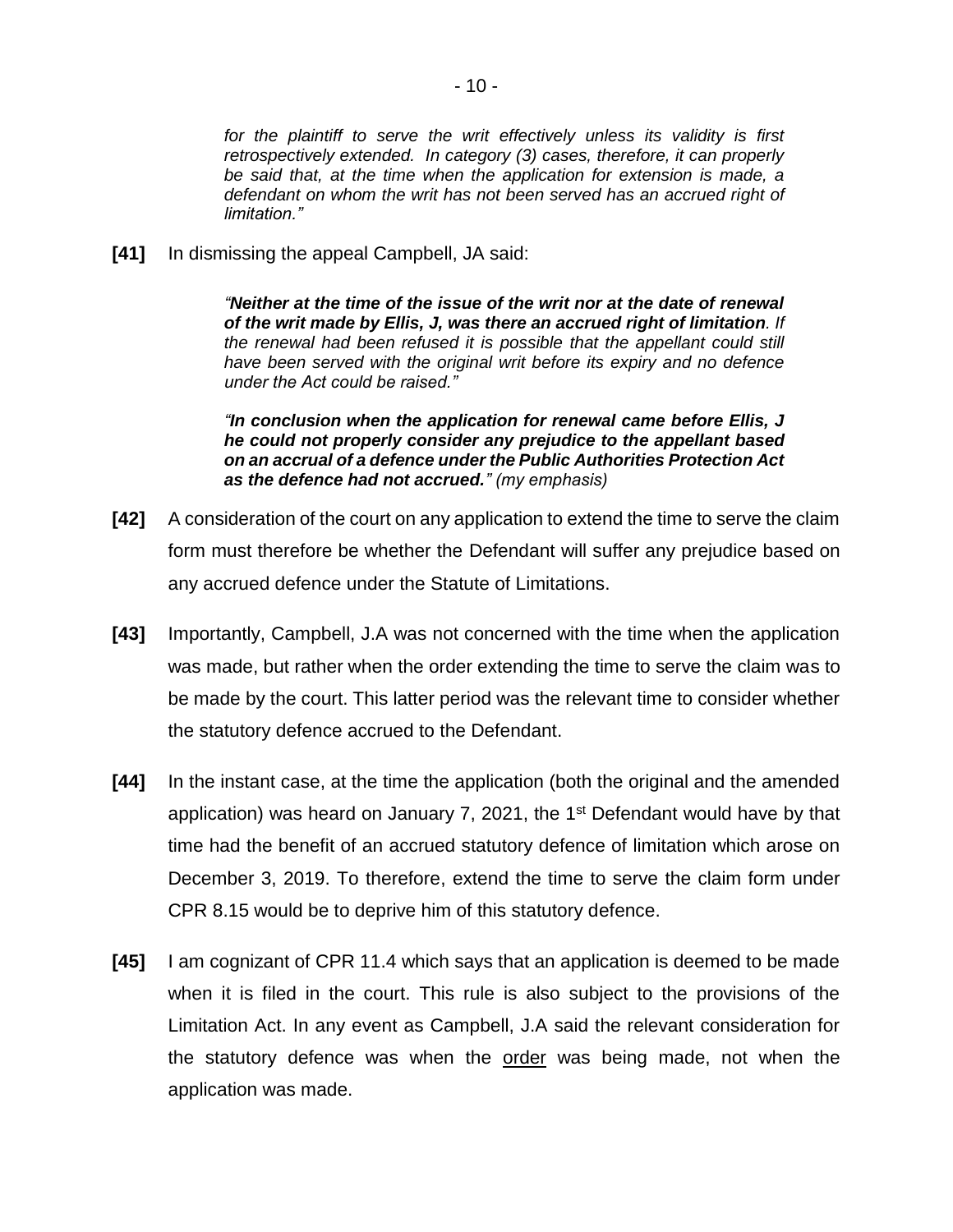- **[46]** The requirements under CPR 8.15(4) are twofold. In addition to making the application before the claim expired, the Applicant must also provide affidavit evidence that the applicant has taken all reasonable steps to trace and serve the Defendant with the claim form.
- **[47]** In the affidavit of Stanley Davis filed on June 17, 2020 he outlines the steps taken to serve the 1<sup>st</sup> Defendant with the claim. He states that he has known the defendant for some ten years. He also states that he learnt from the 1<sup>st</sup> Defendant's neighbour that he is overseas. There is no indication that he sought to ascertain the whereabouts of the 1<sup>st</sup> Defendant from anyone else or to ascertain whether the claim could be served on another person who might be in contact with the 1<sup>st</sup> Defendant, who was not a stranger to him. This would be necessary to trace and serve the Defendant.
- **[48]** It is also to be noted that in addition to the application to extend the time to serve the claim form, Miss Wright seeks an order for an alternative method of service or substituted service. She asks that the  $1<sup>st</sup>$  Defendant be served by way of service on his insurer, Advantage General Insurance Company Limited.
- **[49]** It is noteworthy that CPR 5.13 enables a litigant to serve the Claimant by way of an alternative method of service, which they determine will likely bring the claim to the Defendant's attention.
- **[50]** CPR 5.13 (3) and (4) outline the steps that the party using an alternative method of service must take after effecting service.
- **[51]** CPR 5.13 therefore, provides all Claimants (save and except where the claim is to be served out of the jurisdiction) with an option to serve the claim within the life of the claim and before the expiration of the limitation period, without having to apply for and await a date for the hearing of their application. It would also remove the necessity to apply for an extension of the prescribed time to serve the claim form.